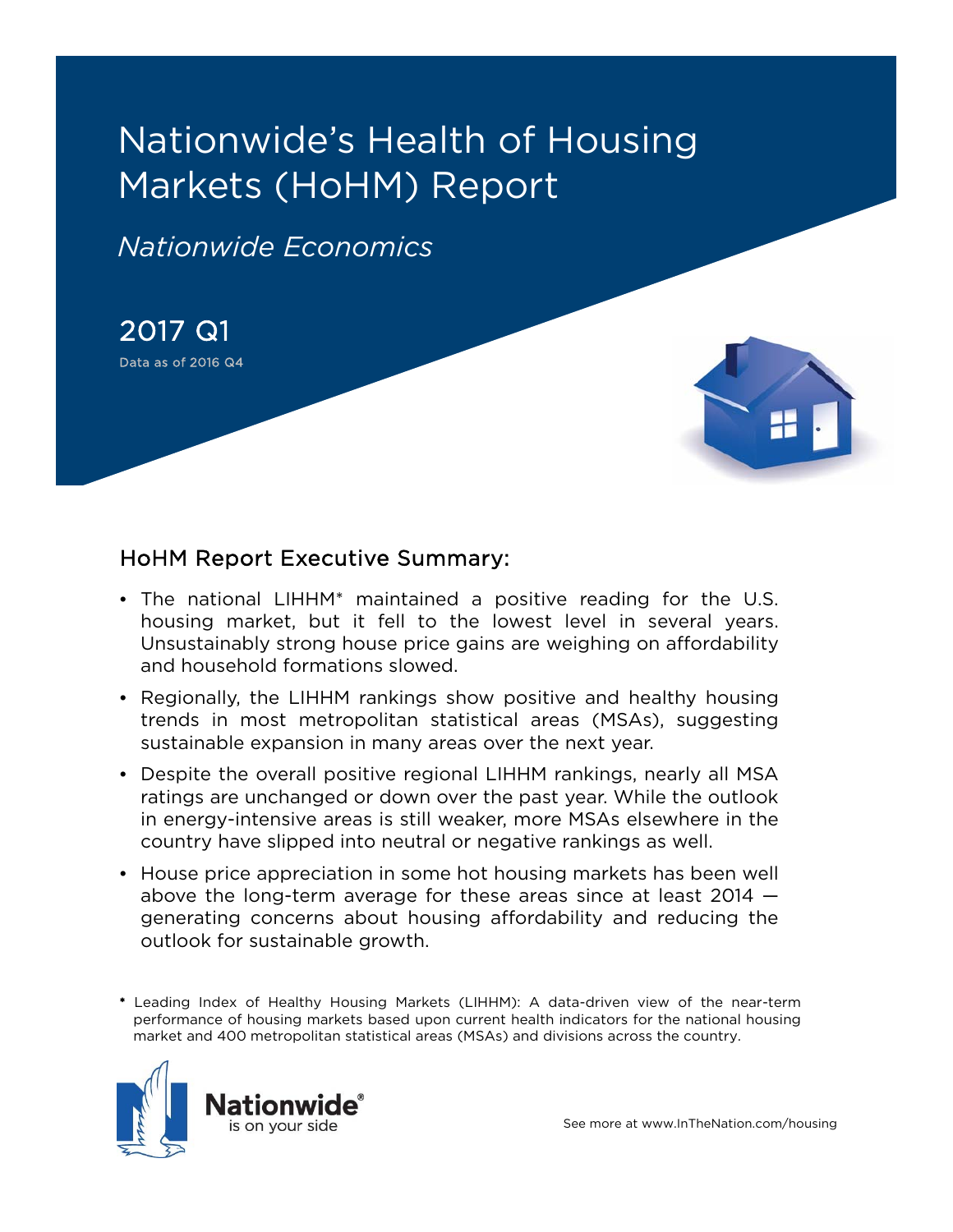

#### Rapid house gains are weighing on the sustainability of the U.S housing market

While the current national LIHHM\* is positive at 105.0, this is the lowest reading since the first quarter of 2013. Solid job and income gains remain supportive of housing demand, but the latest household formation figures surprisingly have slipped below the long-term demographic trend. Moreover, national house price appreciation is well-above the long-term average and is eroding housing affordability, especially for firsttime homebuyers.

Regionally, the LIHHM performance rankings indicate that the majority of metro areas across the country are healthy for now, but similar unsustainable house price trends are reducing the outlook for housing in some local housing markets. While oil prices are up and energy sector employment is slowly stabilizing, areas with strong ties to energy production continue to show a weaker outlook for housing.

### National LIHHM

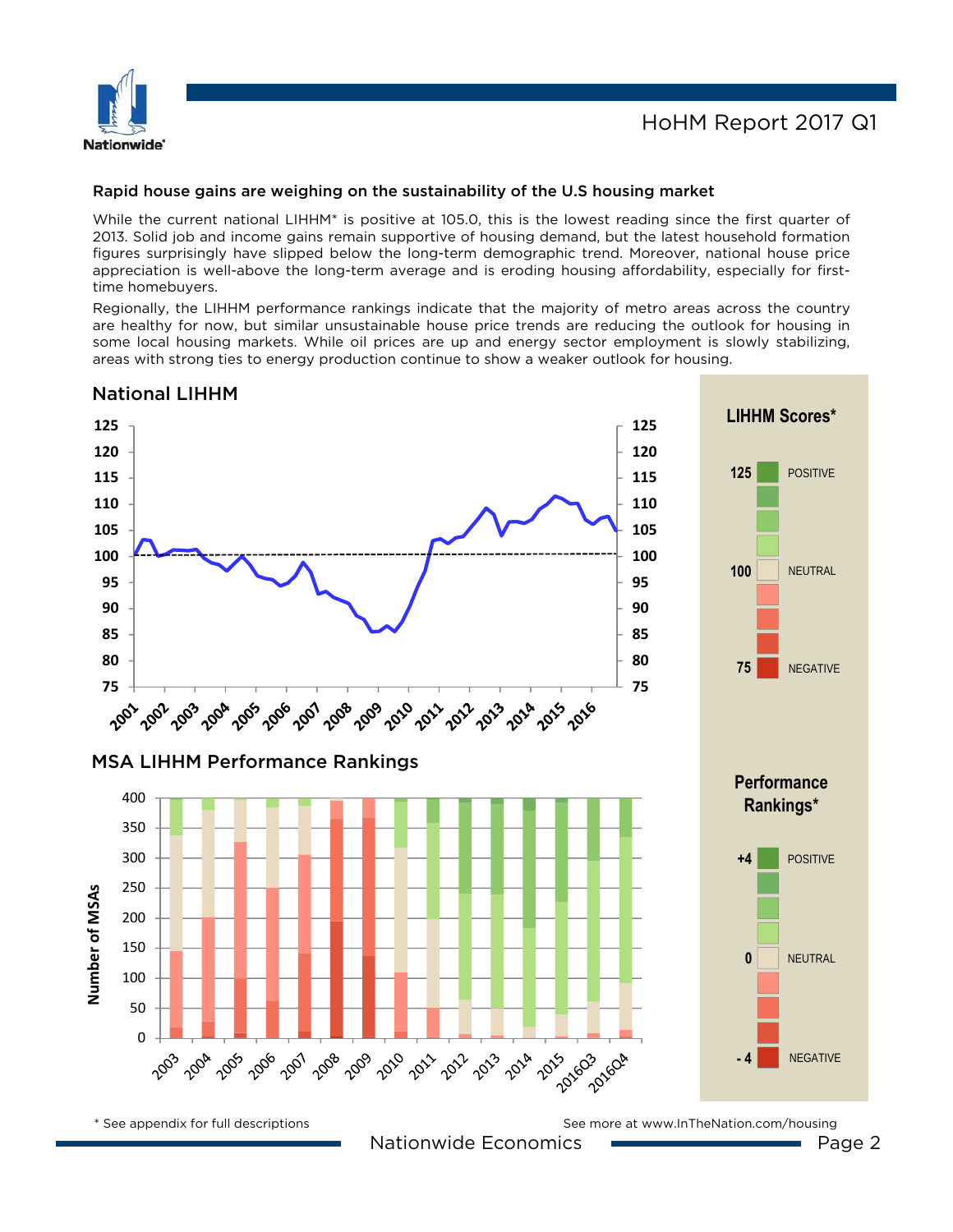

### HoHM Report 2017 Q1

### The regional LIHHM rankings show continued healthy trends in most housing markets

- There are no longer any MSAs with a +3 ranking while 65 MSAs have a ranking of +2, still suggesting healthy housing fundamentals. This is the lowest number of MSAs +2 or greater since 2011 Q4.
- The majority of the bottom 10 MSAs are located in energy-intensive states (North Dakota, Wyoming, Texas, and Louisiana) and all have negative rankings. There are 14 MSAs with a negative rating this quarter, suggesting a modest risk of a housing slowdown over the next year in those markets.
- Another 78 MSAs are ranked neutral, indicating only modest risk of a housing downturn in the near term. The number of neutrally rated MSAs has expanded in each quarter over the past year.



| <b>Rank</b> | <b>Metropolitan Statistical Area</b> |  |
|-------------|--------------------------------------|--|
| 1           | California-Lexington Park MD         |  |
| 2           | New Bern NC                          |  |
| 3           | Clarksville TN-KY                    |  |
| 4           | Springfield MA                       |  |
| 5           | Winston-Salem NC                     |  |
| 6           | Pittsfield MA                        |  |
| 7           | Baltimore-Columbia-Towson MD         |  |
| 8           | <b>Cumberland MD-WV</b>              |  |
| 9           | <b>Fayetteville NC</b>               |  |
| 10          | Canton-Massillon OH                  |  |

### Top 10 MSAs Bottom 10 MSAs

| <b>Rank</b> | <b>Metropolitan Statistical Area</b> |
|-------------|--------------------------------------|
| 400         | <b>Bismarck ND</b>                   |
| 399         | Lafayette LA                         |
| 398         | Victoria TX                          |
| 397         | Houma-Thibodaux I A                  |
| 396         | Longview TX                          |
| 395         | <b>Casper WY</b>                     |
| 394         | Texarkana TX-AR                      |
| 393         | Anchorage AK                         |
| 392         | Cape Girardeau MO-IL                 |
| 391         | Sherman-Denison TX                   |

See more at www.InTheNation.com/housing

† Data as of 2016 Q4

Nationwide Economics Page 3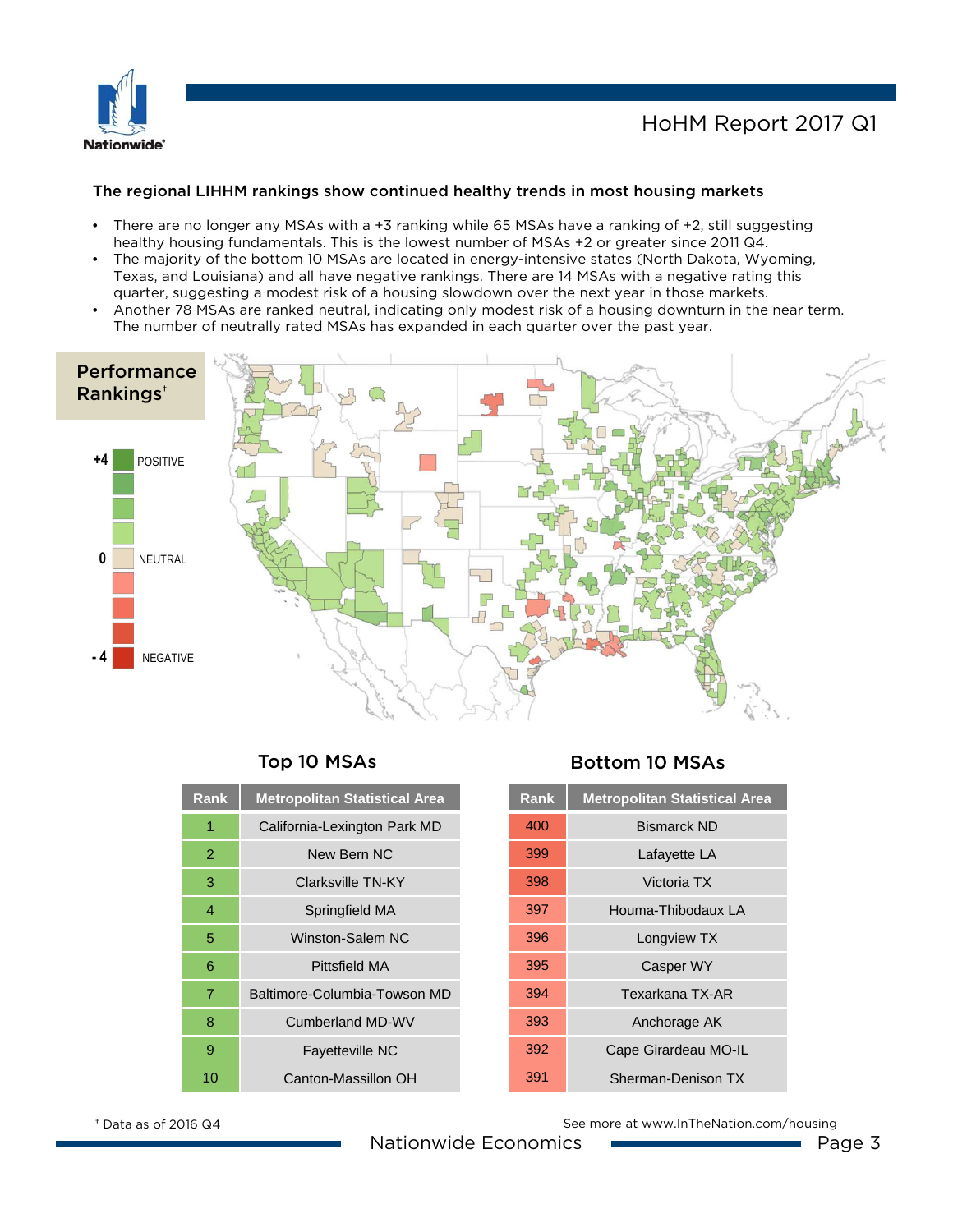

### HoHM Report 2017 Q1

Only one of the top 40\* largest MSAs has a LIHHM performance ranking that is negative (mainly due to worsening affordability), while seven more of these MSAs are neutral. This suggests that most of the major U.S. housing markets are sustainable with little chance of a downturn in the near future.

MSAs by size (Top 40), with corresponding performance rankings

Performance Rankings:



|                |                                         | <b>Performance Rankings</b> |                  |                   |
|----------------|-----------------------------------------|-----------------------------|------------------|-------------------|
|                | <b>Metropolitan Statistical Area</b>    | Current <sup>+</sup>        | <b>Prior Qtr</b> | <b>Prior Year</b> |
| $\mathbf{1}$   | New York-Jersey City-White Plains NY-NJ | $\mathbf{1}$                | $\mathbf{1}$     | $\overline{2}$    |
| 2              | Los Angeles-Long Beach-Glendale CA      | $\mathbf{1}$                | 1                | 1                 |
| 3              | Chicago-Naperville-Arlington Heights IL | $\mathbf{1}$                | $\overline{2}$   | $\overline{2}$    |
| $\overline{4}$ | Houston-The Woodlands-Sugar Land TX     | $\mathbf{0}$                | $\mathbf{0}$     | $\Omega$          |
| 5              | Atlanta-Sandy Springs-Roswell GA        | $\mathbf{1}$                | $\mathbf{1}$     | $\overline{2}$    |
| 6              | Washington-Arlington-Alexandria DC-VA   | $\mathbf{1}$                | $\mathbf{1}$     | 1                 |
| $\overline{7}$ | Phoenix-Mesa-Scottsdale AZ              | $\mathbf{1}$                | $\mathbf{1}$     | $\mathbf{1}$      |
| 8              | Dallas-Plano-Irving TX                  | $-1$                        | $-1$             | $\Omega$          |
| 9              | Minneapolis-St. Paul-Bloomington MN-WI  | $\mathbf{1}$                | $\mathbf{1}$     | $\overline{2}$    |
| 10             | Riverside-San Bernardino-Ontario CA     | $\mathbf{1}$                | $\mathbf{1}$     | $\mathbf{1}$      |
| 11             | Tampa-St. Petersburg-Clearwater FL      | $\mathbf{1}$                | $\mathbf{1}$     | $\overline{2}$    |
| 12             | San Diego-Carlsbad CA                   | $\mathbf{1}$                | $\mathbf{1}$     | $\mathbf{1}$      |
| 13             | Seattle-Bellevue-Everett WA             | $\mathbf{1}$                | 1                | $\mathbf{1}$      |
| 14             | St Louis MO-IL                          | $\overline{2}$              | $\overline{2}$   | $\overline{2}$    |
| 15             | Denver-Aurora-Lakewood CO               | $\Omega$                    | $\Omega$         | $\mathbf{1}$      |
| 16             | Baltimore-Columbia-Towson MD            | $\overline{2}$              | $\overline{2}$   | $\overline{2}$    |
| 17             | Anaheim-Santa Ana-Irvine CA             | $\mathbf{1}$                | $\mathbf{1}$     | $\mathbf{1}$      |
| 18             | Warren-Troy-Farmington Hills MI         | $\mathbf{1}$                | $\mathbf{1}$     | $\mathbf{1}$      |
| 19             | Pittsburgh PA                           | $\mathbf{0}$                | $\mathbf{1}$     | $\overline{2}$    |
| 20             | Oakland-Hayward-Berkeley CA             | $\mathbf{1}$                | $\mathbf{1}$     | 1                 |
| 21             | Portland-Vancouver-Hillsboro OR-WA      | $\mathbf{1}$                | $\mathbf{0}$     | $\mathbf{1}$      |
| 22             | Nassau County-Suffolk County NY         | $\mathbf{1}$                | $\overline{2}$   | $\mathbf{1}$      |
| 23             | Charlotte-Concord-Gastonia NC-SC        | $\Omega$                    | $\mathbf{1}$     | $\mathbf{1}$      |
| 24             | Miami-Miami Beach-Kendall FL            | $\mathbf{1}$                | $\mathbf{1}$     | $\mathbf{1}$      |
| 25             | Orlando-Kissimmee-Sanford FL            | $\mathbf{1}$                | $\mathbf{1}$     | $\overline{2}$    |
| 26             | Cambridge-Newton-Framingham MA          | $\overline{2}$              | $\overline{2}$   | $\overline{2}$    |
| 27             | Newark NJ-PA                            | $\overline{2}$              | $\overline{2}$   | 2                 |
| 28             | Fort Worth-Arlington TX                 | $\mathbf 0$                 | $\mathbf{0}$     | $\mathbf{1}$      |
| 29             | Cleveland-Elyria OH                     | $\mathbf{1}$                | $\mathbf{1}$     | 3                 |
| 30             | Cincinnati OH-KY-IN                     | $\mathbf{1}$                | $\overline{2}$   | $\overline{2}$    |
| 31             | San Antonio-New Braunfels TX            | $\mathbf{1}$                | $\mathbf{1}$     | 2                 |
| 32             | Sacramento-Roseville-Arden-Arcade CA    | $\mathbf{1}$                | $\mathbf{1}$     | $\mathbf{1}$      |
| 33             | Philadelphia PA                         | $\mathbf{1}$                | $\overline{2}$   | $\overline{2}$    |
| 34             | Kansas City MO-KS                       | $\mathbf{0}$                | $\mathbf{1}$     | $\overline{2}$    |
| 35             | Columbus OH                             | $\mathbf{1}$                | $\mathbf{1}$     | $\overline{2}$    |
| 36             | Las Vegas-Henderson-Paradise NV         | $\mathbf{1}$                | $\mathbf{1}$     | $\mathbf{1}$      |
| 37             | Indianapolis-Carmel-Anderson IN         | $\mathbf{1}$                | $\mathbf{1}$     | $\mathbf{1}$      |
| 38             | <b>Boston MA</b>                        | $\overline{2}$              | $\overline{2}$   | $\overline{2}$    |
| 39             | Fort Lauderdale-Pompano Beach-FL        | $\mathbf{1}$                | $\mathbf{1}$     | $\overline{2}$    |
| 40             | Austin-Round Rock TX                    | $\mathbf 0$                 | $\mathbf{0}$     | $\mathbf 0$       |

† Data as of 2016 Q4

\* Largest 40 determined by number of households

Nationwide Economics Page 4

See more at www.InTheNation.com/housing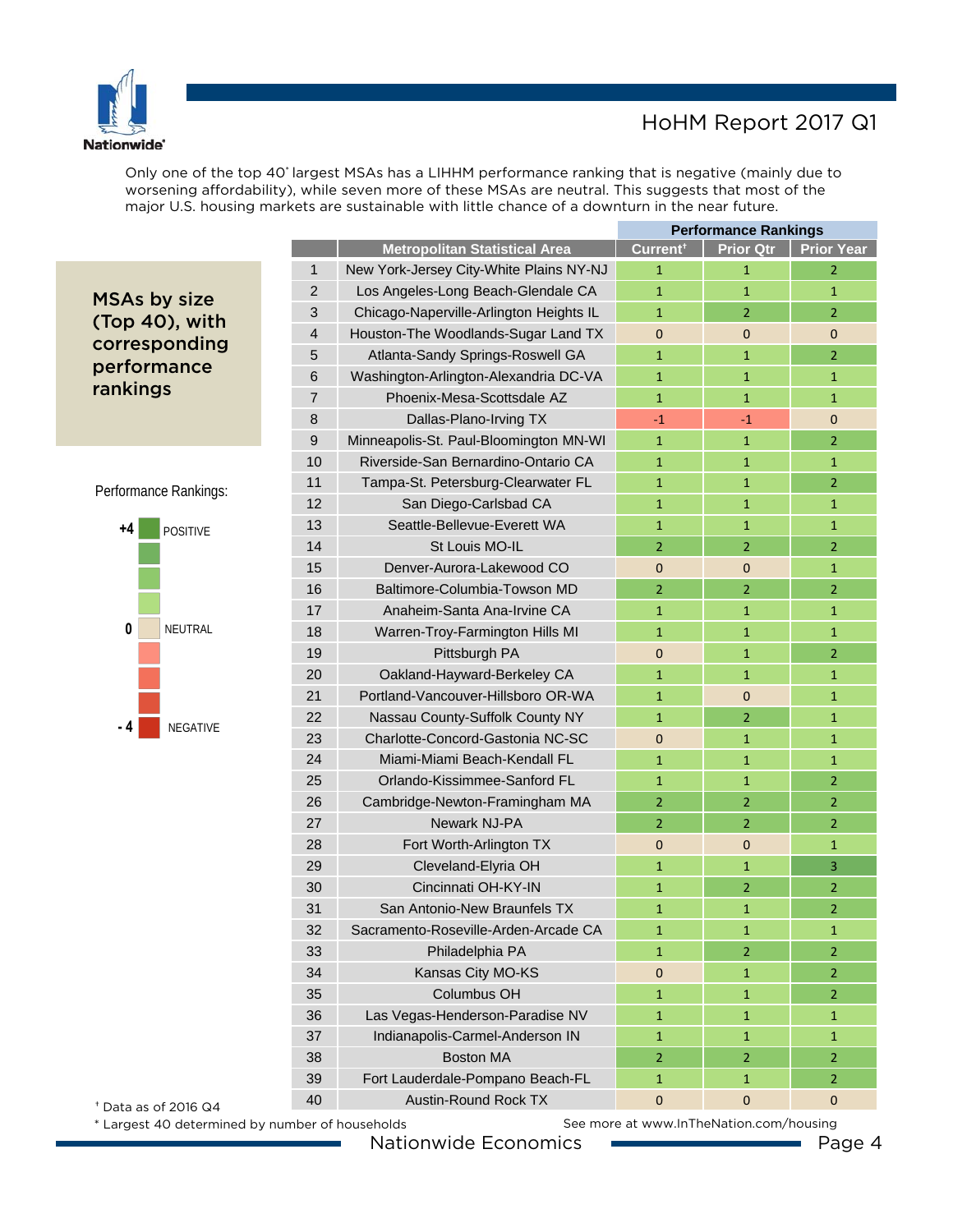

### Hot housing markets continue to see unsustainable house price gains

During 2016, there were nearly 300 metropolitan statistical areas (MSAs) that had house price appreciation greater than the local long-term average according to data from CoreLogic. This mirrors the increasingly rapid price growth at the national level. For a select group of MSAs, however, unsustainable house price trends have occurred over a longer period with the three-year average price increase sizably above the local housing market's own long-term average.

A few large metro areas (including Dallas, Denver, Atlanta, and San Francisco) have seen average price gains since 2014 of more than 6.0 percentage points above long-term average. Note that Detroit is a unique case given the long-lived depressed economic conditions that lowered the long-term average house price gain. Pockets in the Northwest as well as portions of Florida have primarily seen a rapid buildup in prices within the past year rather than over the entire 3-year period.

There are a few common characteristics among the hot housing markets:

- Strong demand metrics: Job and income gains in most of these markets are much stronger than the national average, promoting in-migration from other metro areas and faster-than-usual household formation. These factors are driving substantial demand for owner-occupied housing, especially from the millennial generation.
- Low housing supply: The supply of homes on the market at a national level is historically low as homebuilders struggle to keep up with homebuyer demand and existing homeowners remain in their appreciating homes. The mismatch between the supply and demand for housing is helping to push up prices nationally. Given the stronger household growth in the hot housing markets, the availability of homes is even more scarce, prompting the unsustainable price movements of the past few years.
- Falling affordability: Persistently rapid house price gains have lowered affordability relative to incomes in many of these MSAs to a concerning level. Lower affordability reduces the outlook for future growth by driving potential homebuyers out the market, especially first-time homebuyers. This is reflected in the falling LIHHM rankings for many of these housing markets.

### 2014-16 house price gains above their long-term average

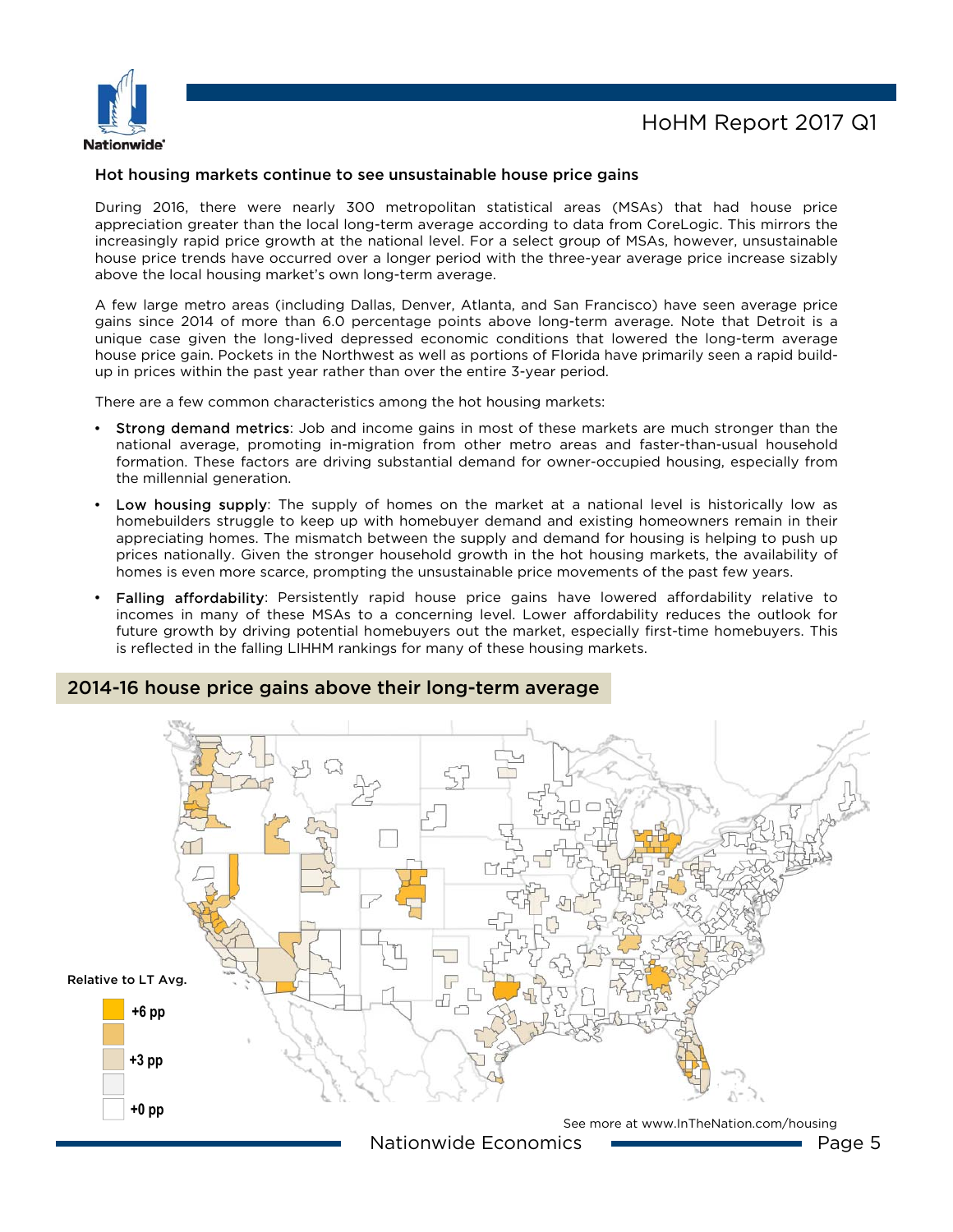

### HoHM Report 2017 Q1

### The LIHHM rankings in most MSAs are unchanged or have declined over the past four quarters

- The near-term sustainability of housing markets is best measured by the current LIHHM (page 3), but looking at shifts in the LIHHM over the course of a year can provide additional insights.
- While nearly half of all MSAs saw their rankings drop in recent quarters, the majority of these pulled back by only one ranking. There were only 30 MSAs that declined more sharply (down by two or three rankings), indicative of worsening housing outlooks in these local markets.
- About half of the LIHHM rankings have not changed over the past year indicative of ongoing healthy trends in many of these local housing markets — while only 32 MSAs saw their rankings rise.



### Largest Increase Largest Decrease

| <b>Rank</b> | <b>Metropolitan Statistical Area</b> |  |
|-------------|--------------------------------------|--|
| 1           | Watertown-Fort Drum NY               |  |
| 2           | McAllen-Edinburg-Mission TX          |  |
| 3           | Davenport-Moline-Rock Island IA      |  |
| 4           | Peoria IL                            |  |
| 5           | Laredo TX                            |  |
| 6           | Jacksonville NC                      |  |
| 7           | <b>Bloomington IL</b>                |  |
| 8           | El Centro CA                         |  |
| 9           | Las Cruces NM                        |  |
| 10          | <b>Tyler TX</b>                      |  |

† Change in performance ranking; Data as of 2016 Q4

| <b>Rank</b> | <b>Metropolitan Statistical Area</b> |  |
|-------------|--------------------------------------|--|
| 400         | Texarkana TX-AR                      |  |
| 399         | Cape Girardeau MO-IL                 |  |
| 398         | Niles-Benton Harbor MI               |  |
| 397         | <b>Bismarck ND</b>                   |  |
| 396         | Pocatello ID                         |  |
| 395         | <b>Athens-Clarke County GA</b>       |  |
| 394         | Baton Rouge LA                       |  |
| 393         | Knoxville TN                         |  |
| 392         | Victoria TX                          |  |
| 391         | Cleveland-Elyria OH                  |  |
|             |                                      |  |

See more at www.InTheNation.com/housing

Nationwide Economics **Page 6** Page 6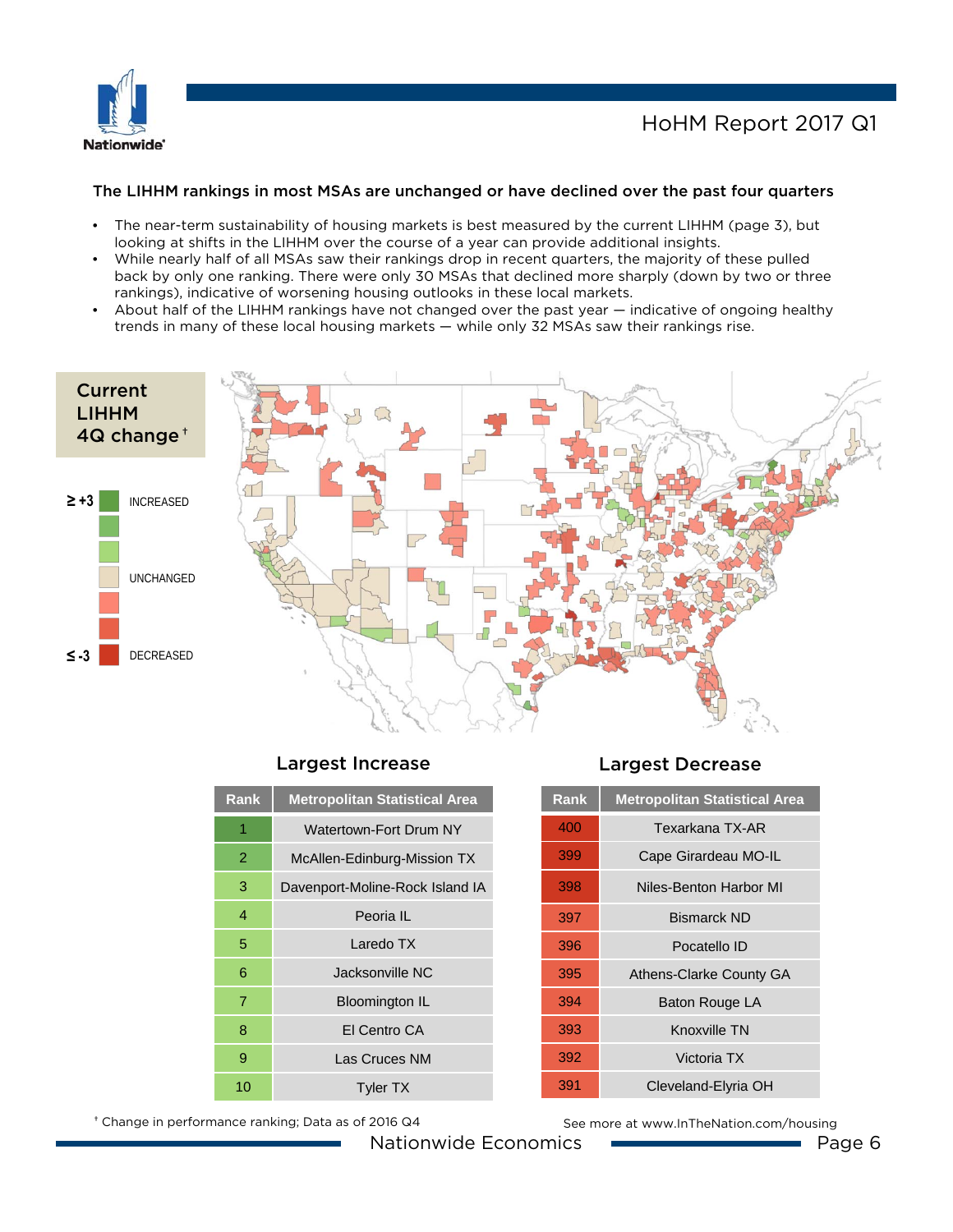

### Leading Index of Healthy Housing Markets (LIHHM)

Nationwide's LIHHM is a data-driven view of the near-term performance of housing markets based upon current health indicators for the national housing market and 400 metropolitan statistical areas (MSAs\*) and divisions across the country. For each MSA, the LIHHM uses local-level data to incorporate the idiosyncratic characteristics of regional housing markets. The focus of the LIHHM is on the entire housing market's health, rather than a projection of house prices or home sales.

### Nationwide Economics LIHHM methodology

The LIHHM is calculated using a number of variables that describe many of the drivers of the housing market for each MSA. In order to provide the best indicator of housing health, the included variables and corresponding weights for each provide the optimal leading perspective on future housing markets for each MSA. The drivers can be grouped into the following categories:

- 1. Employment
- 2. Demographics
- 3. Mortgage Market
- 4. House Prices

As an illustration, if job growth increases in an MSA, then the resulting rise in incomes creates additional housing demand. Consumers have a greater ability to earn and save for home purchases, increasing sales and pushing up house prices. The LIHHM measures the movements in the included employment, demographic, mortgage market, and house price variables versus the long-term trends within each MSA.

These drivers are used to derive an overall LIHHM score on a scale from 75 to 125 centered around a neutral value of 100. These values are placed into performance rankings to allow for better comparisons across MSAs. These performance rankings are the key metric in comparing the MSAs both to each other and across time. Raw LIHHM values are used for calculation purposes only and will only be shown on the national level as the national score is standalone and is not compared to other areas.

<sup>\*</sup> MSA: Geographical region with high population density and close economic ties throughout the nearby area, capturing 85-90% of the U.S. population